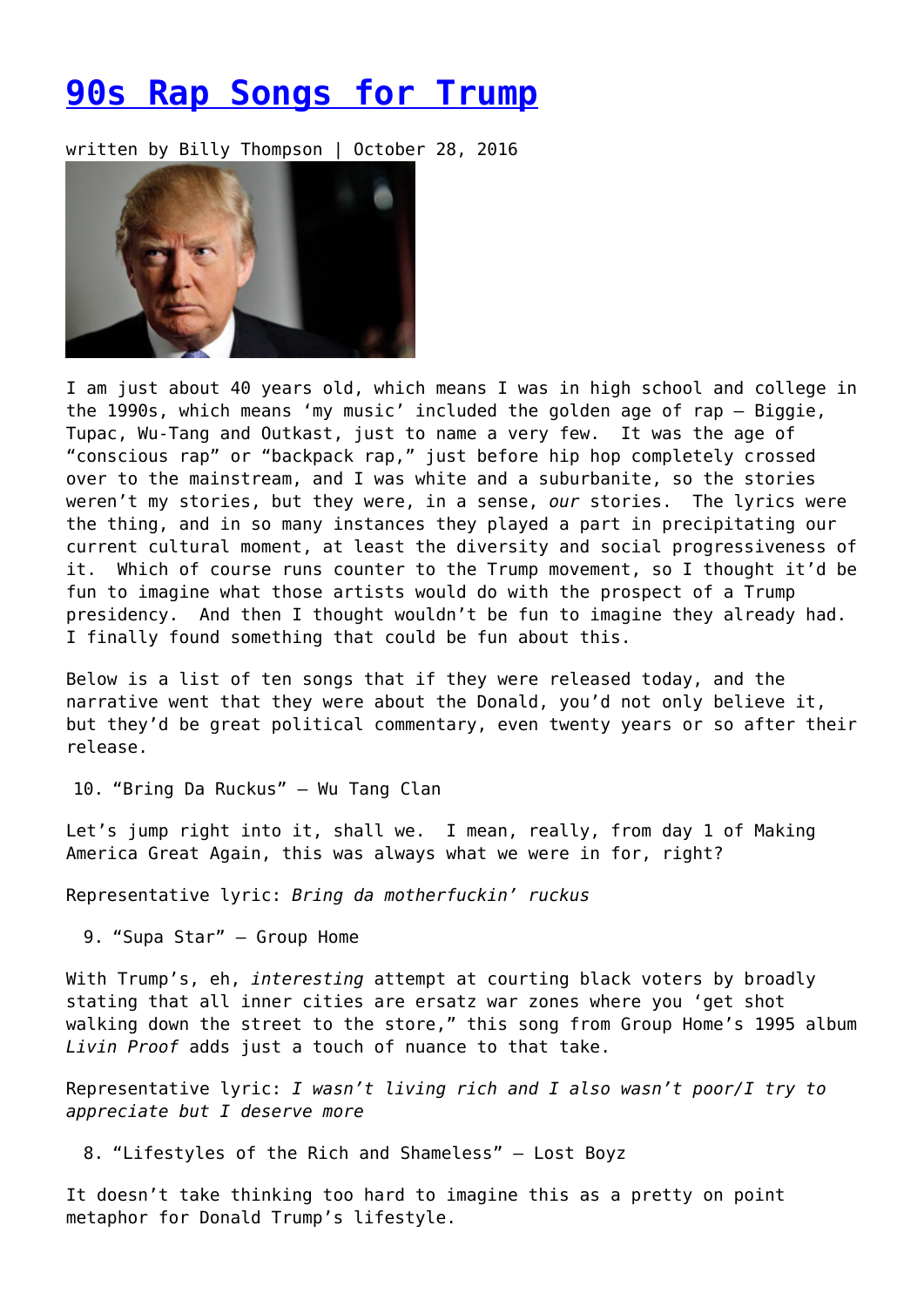Representative lyric: *The lifestyles of the rich and shameless, some die with a name, some die nameless/it's all the same game, it's all the same pain, it's all the same pain, it's all the same game*

7. "Ain't Sayin Nuthin New" – The Roots

I'm from Philly, so the Roots have long been my jam, and I'm 95% sure they have actual Trump songs ready now. But as the title of this song indicates, bigotry veiled as policy was not invented by Trump.

Representative lyric: *You don't like me but don't even know why you should hate me*

6. "Respiration" – Black Star, featuring Common

This election cycle has been tough. I and people I truly care about have not been able to feel comfortable, even when things have looked so good. Only two weeks to go, and still it's like someone's sitting on our chest, just the thought of it happening, a Donald Trump presidency. Elections always feels like life or death at the time, but also like it doesn't really matter on a day-to-day basis who wins. This feels like life or death. Full stop.

Representative lyric: *This ain't no time where the usual is suitable*

5. "Stakes Is High" – De La Soul

Seriously, y'all. Vote! Donald Trump was fully endorsed by the NRA. Just saying.

Representative lyric: *Gun control means using two hands in my land*

4. "Moment of Truth" – Gang Starr

Here's where we'll start really getting personal. This is a song about reflection, which Trump does not seem all that good at or perhaps even capable of.

Representative lyric: *Your image and your business were truly not done right*

3. "Everything is Everything" – Lauryn Hill

The level of our national discourse matters. And it's so low right now. I've got kids and that bothers me. If you watched the second debate especially, you know we're all losers in this.

Representative lyric: *It seems we lose the game before we even start to play, so easily led astray*

2. "Mathematics" – Mos Def